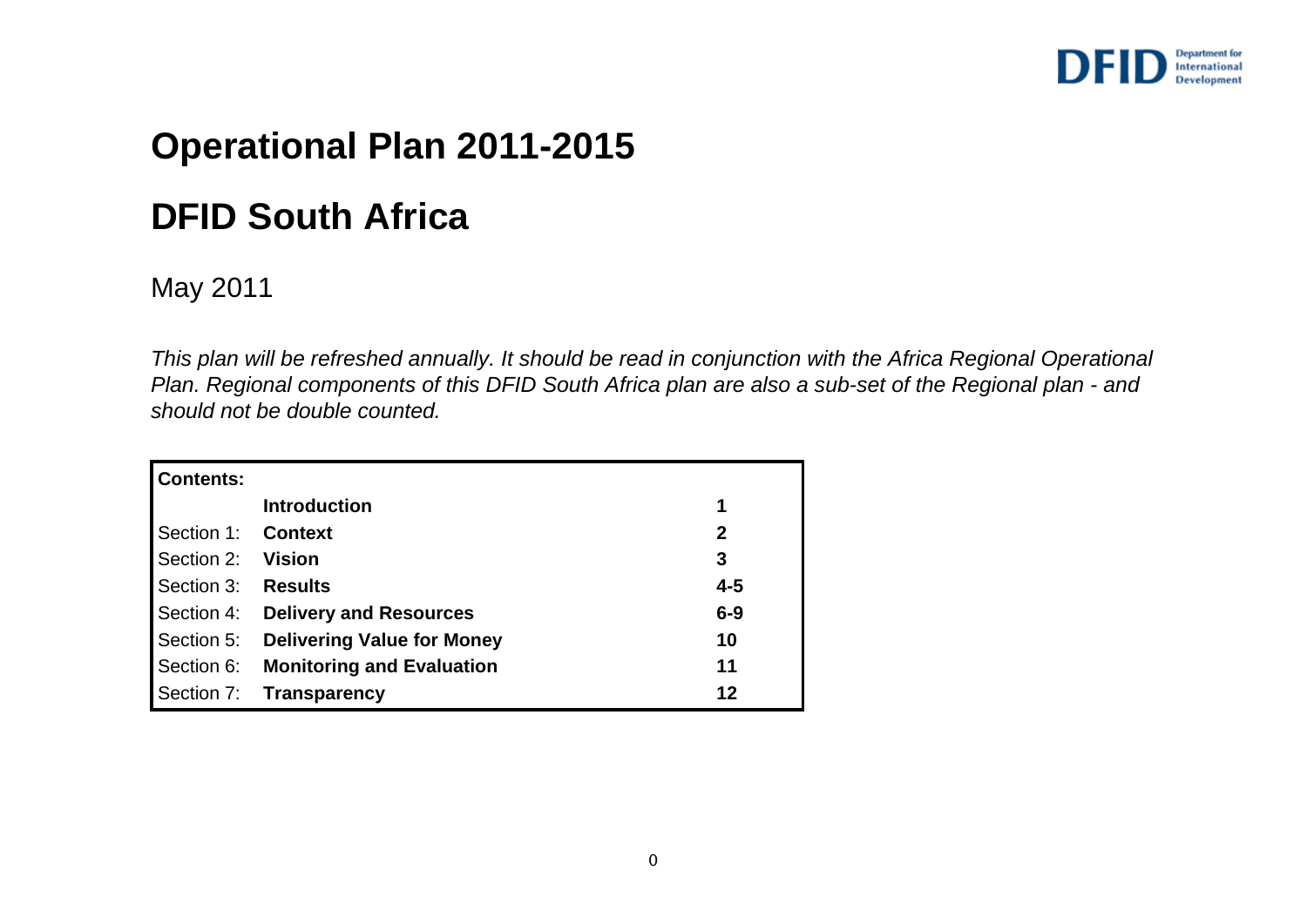

### **Introduction**

The UK Government is determined to help reduce the inequalities of opportunity we see around the world today. We believe that promoting global prosperity is both a moral duty and in the UK's national interest. Aid is only ever a means to an end, never an end in itself. It is wealth creation and sustainable growth that will help people to lift themselves out of poverty.

In May 2010, the International Development Secretary, Andrew Mitchell, commissioned the Bilateral Aid Review (BAR) to take a comprehensive and ambitious look at the countries in which the Department for International Development (DFID) works through our direct country and regional programmes. The review focussed on the best ways for the UK to tackle extreme poverty, ensuring that we make the greatest impact with every pound we spend. In parallel, through the Multilateral Aid Review (MAR), DFID assessed how effective the international organisations we fund are at tackling poverty.

On the 1st March 2011, the key outcomes of the reviews were announced, including the results that UK aid will deliver for the world's poorest people over the next four years. The Bilateral Aid Review has refocused the aid programme in fewer countries so that we can target our support where it will make the biggest difference and where the need is greatest. The Multilateral Aid Review findings enable us to put more money behind effective international organisations which are critical to delivering the UK's development priorities. In addition the independent Humanitarian Emergency Response Review looked at how the UK can build on its strengths in responding impartially to humanitarian needs and help ensure future disaster responses can be better prepared and coordinated.

DFID is committed to being a global leader on transparency. In the current financial climate, we have a particular duty to show that we are achieving value for every pound of UK taxpayers' money that we spend on development. Results, transparency and accountability are our watchwords and guide everything we do. DFID regards transparency as fundamental to improving its accountability to UK citizens and to improving accountability to citizens in the countries in which it works. Transparency will also help us achieve more value for money in the programmes we deliver and will improve the effectiveness of aid in reducing poverty.

The UK Aid Transparency Guarantee commits DFID to making our aid fully transparent to citizens in both the UK and developing countries. As part of this commitment we are publishing Operational Plans for country programmes. The Operational Plans set out the vision, priorities and results that will be delivered in each of our country programmes.

We will concentrate our efforts on supporting achievement of the Millennium Development Goals (MDGs), creating wealth in poor countries, improving their governance and security and tackling climate change. The prize, in doing so, is huge: a better life for millions of people, and a safer, more prosperous world.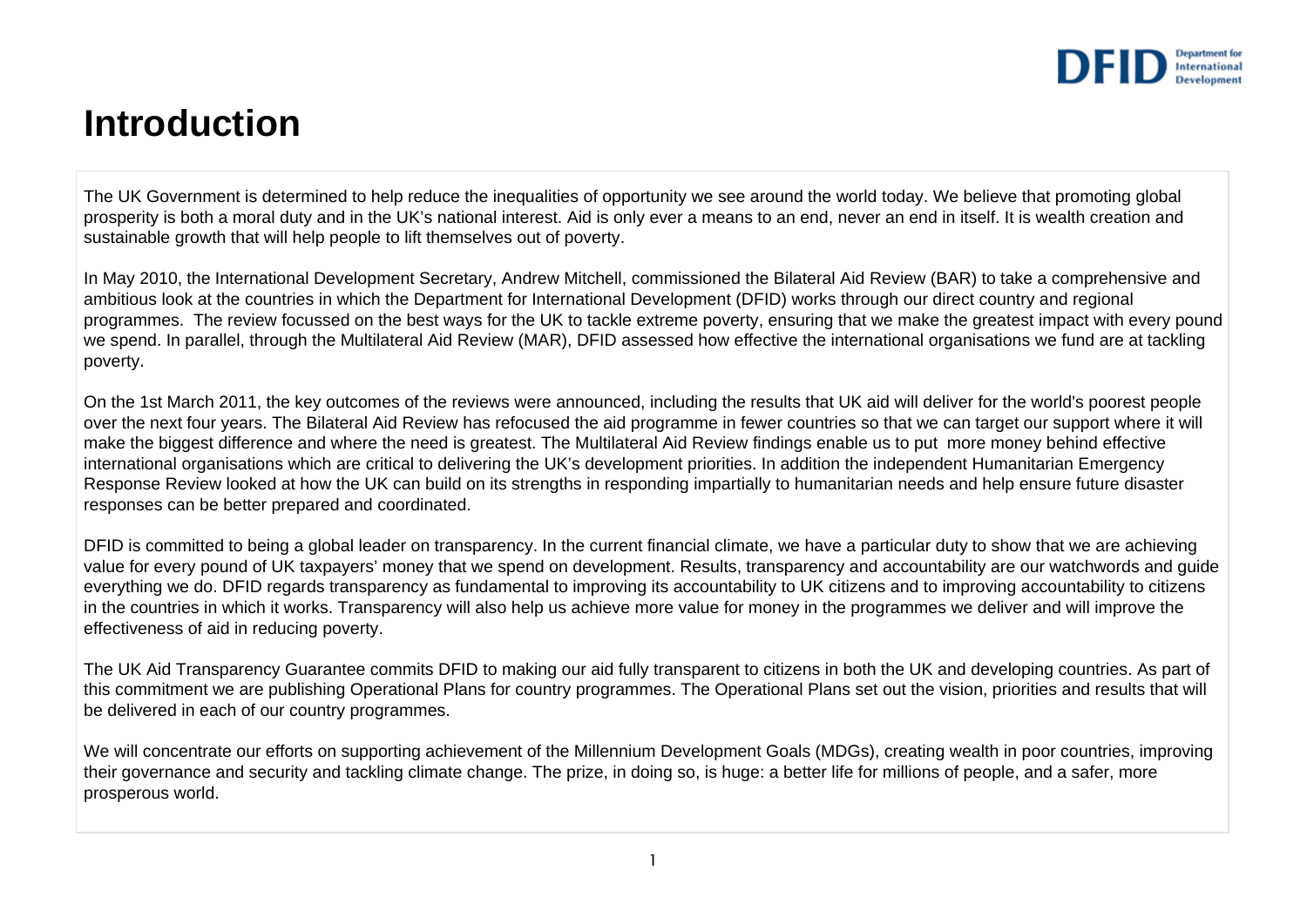

# **1) Context**

#### **South Africa**

Less than two decades ago, South Africa was an economic and political mess. Racial conflict seemed likely. The economy was bankrupt. Since then, against the odds, the trajectory has been positive. Society is stable. Growth has been steady. Poor people's lives have improved.

But apartheid left an **economically divided population**. South Africa is one of the most unequal countries in the world (Gini 0.70) and 22% of people – nearly 11 million - are living below the national poverty line. A decade of reasonable growth (4.1% between 1998 and 2008) has failed to reduce unemployment (currently at 24% - up to 50% for 15-24 year olds) or close the economic divide.

South Africa is also the world's 11th highest carbon emitter and produces 40% of Africa's fossil fuel emissions. Its CO<sup>2</sup> emissions per capita are seven times higher than India. A meaningful global deal on climate change needs South Africa on board – both as a major emitter and influential BRICS (Brazil, Russia, India, China and South Africa) and African voice. South Africa also needs a global deal. This would offer essential private and public sector international investment to help South Africa move to a lower carbon growth path.

Despite relatively good economic performance and high levels of social expenditure, this has not yet translated into sufficient impact on poverty. The Government is taking steps to improve **performance and accountability** for service delivery, but there is a long way to go.

### **The region**

Africa contains thirty of the world's forty-three poorest countries, many of which are small, landlocked and far from the world's main markets. It accounts for twenty per cent of the world's population but just two per cent of its trade. This **fragmentation** means that many countries have small markets, limiting competition, trade and the ability to invest in vital infrastructure. Average export costs in Africa are 78% higher than for developed countries, constraining private sector development and growth. Fragmentation also limits individual country's effectiveness in important areas such as tackling climate change and procuring medicines.

But there are also reasons for optimism. Recent growth has been solid and poverty is falling. Key reasons include a reduction in armed conflict, improving macroeconomic conditions and reforms to create better business environments. Regional Economic Communities (RECs) and free trade zones are beginning to form and function across the continent. For example, the 'Tripartite' of COMESA, EAC and SADC\* is committed to establishing a free trade area across its 26 Member States – representing half of Africa.

South Africa is vital to the future of the southern Africa region and continent. It represents 40% of the sub-Saharan economy with important spillover effects across the region. It is a magnet for migrants seeking to improve their lives. South Africa also acts across the region on issues which benefit poorer countries and meet its domestic interests – such as peace and security and promoting regional infrastructure. It plays an important role in key regional institutions such as the AU and SADC. The establishment of a new development agency (South African Development Partnership Agency - SADPA) aims to expand its regional development role.

### **South Africa and the world**

South Africa's position on the UN Security Council, G20 and BRICS grouping mark its status as a significant 'emerging power'. On the international stage, it has demonstrated its ability to engage full-on with issues affecting Africa and the world. On climate change for example, South Africa was a major player at Copenhagen and will host the next UNFCCC Conference of the Parties this year. On the G20, South Africa co-chairs the development working group – and shares the UK's desire to see global economic frameworks take the interests of developing countries into account. The security and prosperity of both South Africa and UK are influenced by these issues. There are opportunities to collaborate for our common good.

2*\*Common Market for Eastern and Southern Africa (COMESA), East African Community (EAC) and Southern African Development Community (SADC)*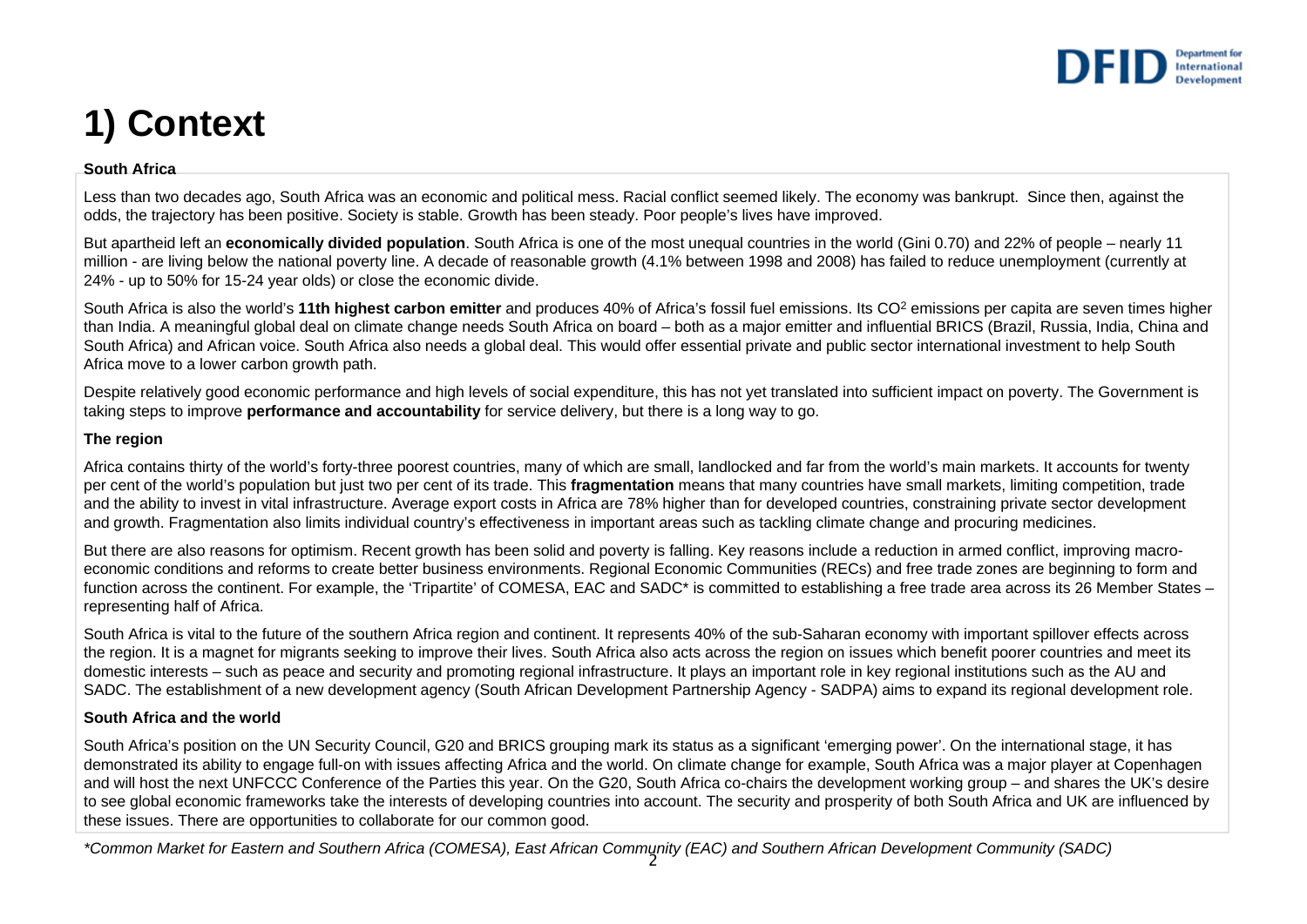

# **2) Vision**

### **Overview**

Our vision is one of a programme which targets poverty from three levels: working with South Africa to change the lives of its 11 million citizens in absolute poverty; working at regional level to help Africa join up to promote trade, manage shared resources and tackle common problems; and working with South Africa as an emerging power on the international stage, aligning and acting side by side on major global issues such as G20 and climate change. Our **programmes at national, regional and global levels will interlock** and reinforce each other. For example, our support to national efforts to reduce carbon emissions helps make South Africa a credible international negotiator. And a global climate change deal – for which both our nations will push at COP17 – should unlock international finance to accelerate action in South Africa and the continent.

**South Africa** is the major economy in sub-Saharan Africa. Our role is not one of large-scale funding to support service delivery - South Africa has its own resources for that. But SA government policy and expenditure is not resulting in the jobs and better services one would expect. Our role is to enable government, business and civil society to **take risks, innovate and pilot** new ways of working. Helping translate South Africa's own much greater investment into better lives for poor people. Our focus will be on creating growth and jobs; helping South Africa move towards a lower-carbon economy; improving health services, particularly for women and children; addressing physical and sexual violence against women and children; and strengthening public sector performance management and accountability.

At the heart of DFID's **Africa regional** work is the reality that many issues cannot be addressed effectively at country level alone. They demand regional cooperation and action. **Political commitment and accountability** are critical to regional cooperation. This demands that we sustain our strong partnerships and engagement at both political and working levels – at country level (especially South Africa in our case), regional level (especially with the Tripartite of COMESA, EAC and SADC) and continental level (with DFID's Africa Regional Department leading the AU relationship). Working together with Africa Regional Department and country offices, DFID South Africa focuses its regional efforts on reducing the costs of trade across Africa and tackling the impacts of climate change.

**South Africa is an emerging power** with the desire and ability to influence regional and global decisions to benefit poorer countries. It is therefore a key ally for the UK in delivery of development objectives. The next four years provides an opportunity to build on well established relationships to support South Africa's growing international development role. For instance, we will work with South Africa to promote Africa's development in key international dialogues, such as meetings of the G20 and World Trade Organisation (WTO), and in seeking to achieve strong global agreements to tackle climate change. We will coordinate efforts to promote African free trade and economic integration, in line with commitments that have been made by African countries. And we will help South Africa become a key provider of development cooperation across the region, including through the establishment of its development agency (SADPA). Our close relationships with the Foreign and Commonwealth Office (FCO), UK Trade and Investment (UKTI) and other UK departments in South Africa are critical to this sphere of work where development and diplomacy converge.

### **Alignment to DFID and wider UK Government priorities**

Our national, regional and global efforts are firmly in line with **Structural Reform Plan** priorities. Improving the lives of **girls and women** is a particular priority – through new work tackling gender-based violence, our work on women's health and ensuring that new jobs created benefit both women and men. In addition, a range of DFID South Africa's priorities are integrated into a **joint UK-SA strategy**, in which our contribution to the UK government's wider prosperity and security agendas is made clear.

### **What we will stop doing**

In support of the commitment to tighten the geographic focus of UK aid, we will be phasing out direct bilateral assistance to Lesotho and Angola during 2011. These countries will continue to benefit from DFID's regional programmes and funds channelled through multilateral donors.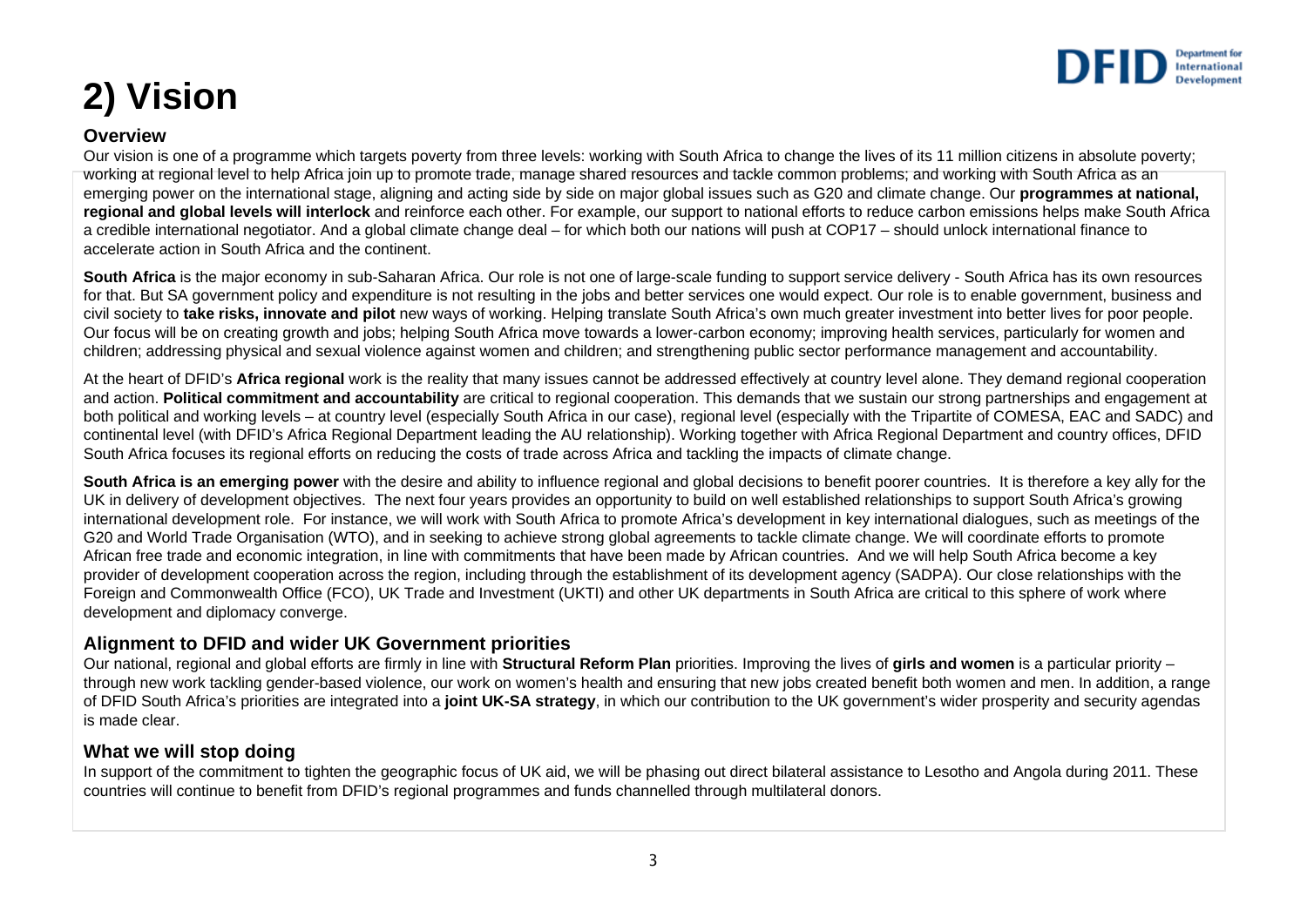

## **4) Results** *(see Annex for full Results Framework)*

*In addition to its national and global level results, DFID South Africa (DFID-SA) has contributed to the single Africa Regional framework shared with DFID's Africa Regional Department and others. Headlines drawn from the regional framework are shaded below. They are included here to indicate the full extent of the work of the DFID-SA unit – but will only be reported on through the Africa Regional Operational Plan.* 

| <b>Pillar</b>            | Indicator<br>(annotations N, R and G indicate whether our support is through our<br>national, regional or global action)     | <b>Baseline</b><br>(2010)     | <b>Expected results</b><br>(annotations A and C indicate attribution or<br>contribution respectively)                              | <b>DFID-SA%</b><br>(of total DFID<br>result*) |
|--------------------------|------------------------------------------------------------------------------------------------------------------------------|-------------------------------|------------------------------------------------------------------------------------------------------------------------------------|-----------------------------------------------|
| Wealth                   | Number of new jobs created, including jobs for women                                                                         | $\Omega$                      | 300,000 new jobs (150,000 for women) by 2015                                                                                       | 100%                                          |
|                          | Number of microenterprises receiving loan finance                                                                            | 130,000                       | Additional 40,000 microenterprises (<5 employees)<br>receiving loans by 2015                                                       | 100%                                          |
|                          | Number of border crossings in tripartite area which cut average crossing<br>time by 50% or more                              | $\mathbf{1}$                  | 10                                                                                                                                 | 40%                                           |
|                          | Number of additional people benefiting directly from public private<br>partnerships in cross border value chains             | $\Omega$                      | 4 million                                                                                                                          | Est 50%                                       |
|                          | Giga-watt hours of electricity traded across new cross-border inter-<br>connectors between Zambia, Kenya and Tanzania        | $\mathbf{0}$                  | 2,800                                                                                                                              | 100%                                          |
| <b>Health</b>            | Number of women in poor districts receiving at least 4 antenatal contacts<br>during pregnancy and first contact under 20 wks | 190,000<br>(2009)             | Additional 156,000 women access early ANC care<br>with 400 maternal deaths saved per year by 2015<br>directly attributable to DFID | 100%                                          |
|                          | Ratio of consumer prices (public and private) of essential medicines in<br>SADC against international standards              | 2.2 (public)<br>3.8 (private) | 1 (for both public and private)                                                                                                    | 100%                                          |
| <b>Climate</b><br>change | Emissions intensity of GDP growth in South Africa                                                                            | 2.65t / 000\$                 | 5% reduction by 2015, one third of which is directly<br>attributable to DFID                                                       | 100%                                          |
|                          | South Africa leads a successful COP 17 in 2011                                                                               | Copenhagen<br>agreement       | SA leadership helps ambitious agreement, which<br>triggers inflows of climate finance to Africa by 2012                            | 100%                                          |
|                          | Number of additional people directly benefitting from improved<br>management of shared water basins                          | $\Omega$                      | 15 million                                                                                                                         | 100%                                          |
|                          | Increased number of households with affordable low carbon energy                                                             | $\mathbf{0}$                  | 300,000 households with direct access to improved,<br>low carbon energy                                                            | Est 50%                                       |
| Governance               | Number of communities supported to hold government to account for<br>effective delivery of services                          | $\mathbf 0$                   | At least 25 by 2015                                                                                                                | 100%                                          |

**\*** These are indicative figures and may change as joint planning proceeds.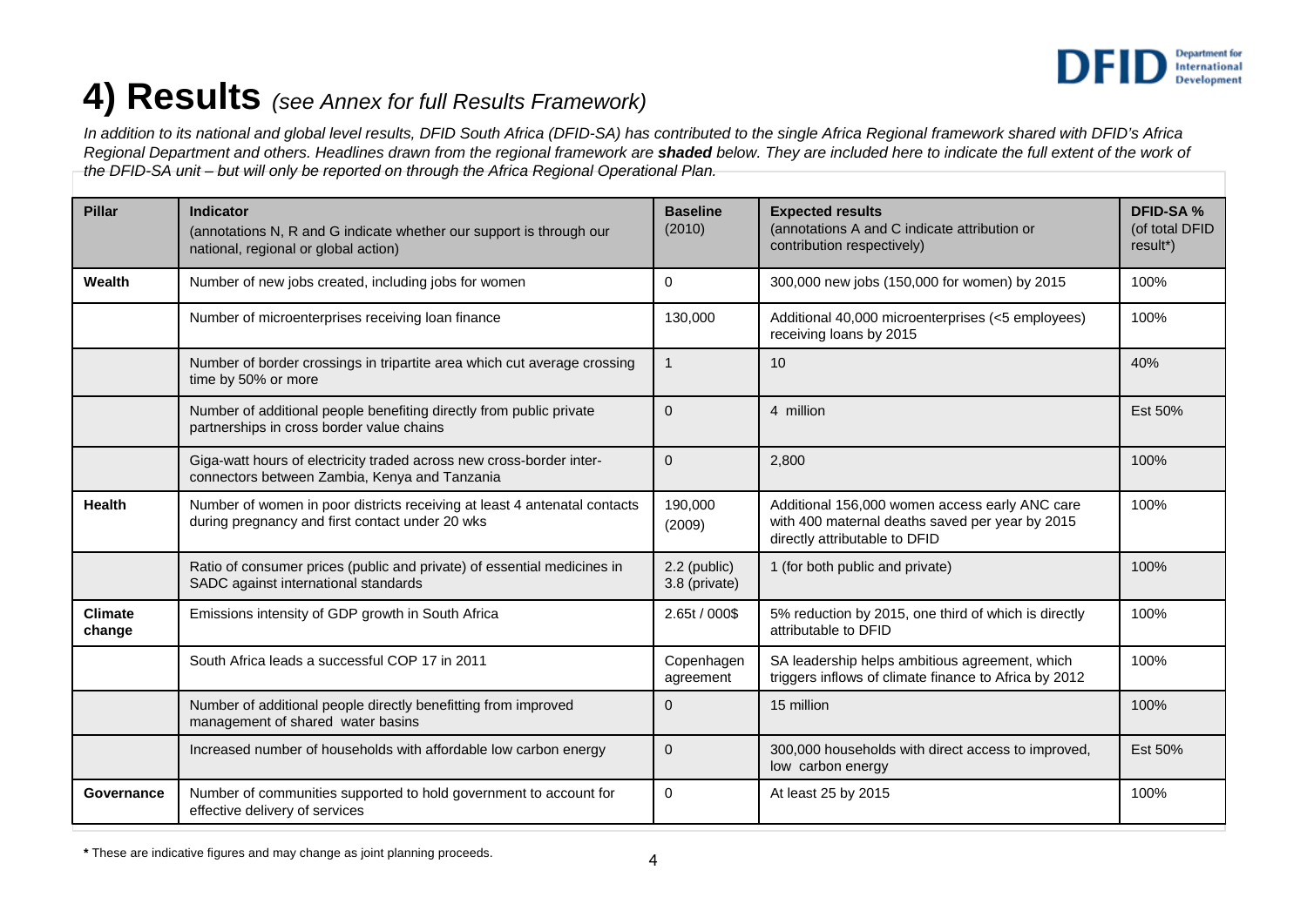# **3) Results (continued)**



### **Evidence supporting results**

Wealth creation: Evidence of need at **country** level is strong with recent IMF and Organisation for Economic Co-Operation and Development (OECD) reports indicating that current growth is not strong enough to reduce unemployment – and that the current high-carbon growth path is unsustainable. DFID's priority choices for promoting growth and jobs – by addressing lack of skills, encouraging small enterprise development and broadening access to microfinance – are all supported by recent studies (IMF, World Bank, FinMark Trust). Projected results reflect evidence from our current programme experience.

At the **regional** level, evidence for the value of promoting trade in Africa is strong and steadily improving. Evidence underlying individual investments (roads, border points, improvements in regulation, agricultural productivity) is well established. But a challenge is the absence of evaluations assessing the complex and political causal chains, across a number of sectors and countries, required to improve terms of trade.

Climate change: Evidence of **country** level need for mitigation is strong – South Africa is the world's 11th largest carbon emitter. Such resource-intensive growth also represents a major risk to long-term economic stability. Climate change is an emerging science and evidence is still building. However, South Africa has undertaken extensive modelling of options for mitigation. At Copenhagen (2009), South Africa announced ambitious emission reduction targets, conditional on a fair climate change agreement and international finance.

There is also clear evidence of the potential impact of climate change across the Africa **region** - and the economic benefits of action to adapt and mitigate its effects. Our knowledge of what works and what does not is improving. However, given the continuing development of climate science in Africa, evidence underlying some investments is relatively weak. We will continuing investing to improve the evidence base.

Health: Evidence of **country** need is based on thorough analyses of the health sector, including a major DFID-funded government review (2009). The new Service Delivery Agreement between the Presidency and Ministry of Health forms the basis for monitoring the future impact of government, DFID and other donor support. The interventions to reduce maternal, neonatal and HIV related deaths are based on normative guidance from WHO, experience in other countries (e.g. Brazil) and existing support to improve quality of services. At the **regional** level, evidence of likely impact is based on a detailed cost-benefit analysis (SARPAM) with a recent example set in South Africa of an improved national procurement process leading to 50% savings in the cost of essential life-saving medicines.

Governance: Our **country** governance plans focus on two areas – public sector accountability and violence against women and children. In both cases, there is strong evidence of need (SA Presidency 2009; Seedat et al (2009); Jewkes et al (2009)). The results offered on accountability are supported by recent international evidence which highlights the limitations of top-down governance reform – and the need to link citizens into that process (DFID 2010). The evidence for unacceptable and costly violence against women is strong (WHO 2004). However, the evidence on 'what works' is more limited (DFID India 2009; Kim (2009); Gender Links (no date)). This programme will build on existing good practice and rigorously invest in learning more.

### **Value for Money (VfM) rationale**

DFID's whole approach to the South Africa **country** programme presents high value for money. All our funding to South Africa is either targeted at maximising the impact of this country's much larger expenditure on services – or leveraging far greater public or private investment into the country. In the areas of wealth creation and health, we have demonstrated strong value-for-money cases on the basis of units costs (such as cost of a job created and Disability Adjusted Life Years (DALY)). Arriving at estimates of unit costs, and cost-benefit ratios, is more challenging for the newer science of climate change – though high value for money is anticipated and the less quantifiable impacts of better governance.

**Regional** economic integration offers very good value for money in trade and regulatory reform, regional transport, electricity infrastructure and better integrating agricultural and financial markets. For example, cutting inland transit times in Africa by one day boosts exports by an average of 7%. Internal Rates of Return on cross border trading initiatives are generally very high. Projections for regional climate change interventions also suggest high value for money. For example, water access can be provided for £1 per person for certain cross border water resources (Regional Transboundary Management Programme). We will be working to improve measurement of value for money across the regional programme. Overall, effective regional interventions also help maximise results and value for money at country level (whether implemented by DFID-SA or other country offices).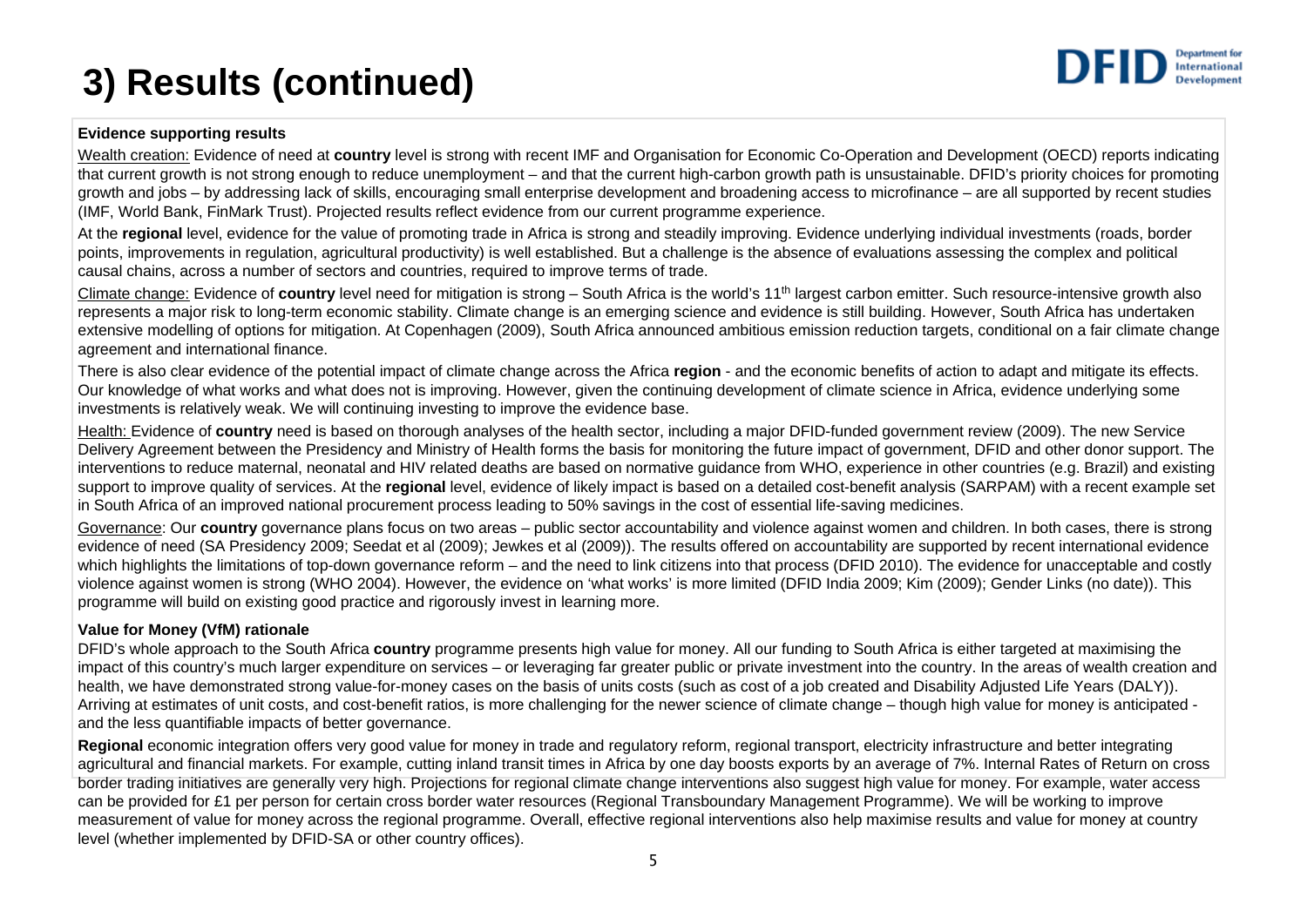

## **4) Delivery and Resources**

DFID's office in Pretoria manages three distinct yet inter-related programmes:

• <sup>a</sup>**country** programme focused on South Africa;

• a **regional** programme, which has recently joined up with the overall Africa regional programme. Regional actions and results in this DFID-SA plan are therefore also included in the Africa Regional Operational Plan;

• a **global** programme supporting the relationship between South Africa and the UK as global development allies. This will be taken forward through DFID's Global Development Partnerships Programme.

Our programme staff are currently structured around two teams – wealth creation and resilient livelihoods (which encompasses climate change, health and governance). During workforce planning, we will be looking at whether tighter links could be forged between our structure and priority BAR pillars. **All teams work to varying degrees across the country, regional and global levels**. The credibility, relationships and knowledge we build at each level thus supports our action at other levels.

There are also strong conceptual **links between our four pillars**: wealth creation; climate change; health; and governance. For example, sustaining growth in South Africa demands shifting to a lower carbon pathway. Poor health is a drag on the economy – and less unemployment means better health. Our work on public sector performance monitoring will directly benefit our investments in health - as well as improving government accountability more broadly. And in addition to our planned work for directly tackling gender-based violence, attention to the status and welfare of women and girls is critical across the board (e.g. reducing the risks of women contracting HIV and unlocking women's potential in the economy). In some areas, we are already exploiting synergies between pillars – such as between wealth creation and climate change. But we will be exploring means to maximise cross team links throughout the period of this Operational Plan.

#### **Delivery routes and partnerships**

The complex nature of our programme demands that we invest in creation of trusting relationships with a wide range of partners. Across the board, we retain a strong working relationship with other members of the **'UK family' in South Africa** (including FCO, Ministry of Defence (MoD) and UK Trade and Investment (UKTI). This reflects the close relationship between our mutual aims which are set out in a joint UK-SA strategy. In addition:

• At the **country** level, our principal delivery route is through technical assistance to government. We are engaged at senior level with relevant government departments across the priority pillars. Business and organised labour are also strong partners on wealth creation and climate change.

Donor coordination in South Africa is weak - a reflection of the limited value of donor harmonisation in a country where oda is less than 1% of national income. However, the UK and EU have a close and valuable relationship, with co-funding and joint influence across all pillars.

• At the **regional** level, we primarily deliver through technical assistance and funding to the Regional Economic Communities (RECs). The principal mechanism for delivery of our component of the wealth creation regional programme will be through our MoU with the Tripartite (COMESA, EAC, SADC) supported by TradeMark Southern Africa technical assistance and capital funding. We also work in other areas through individual RECs and regional civil society organisations.

• At the **global** level, we deliver through influence based on our relationships, credibility and knowledge built on country and regional actions. Our close relationships with other DFID departments (e.g. Africa Regional Department (ARD), Trade and Policy Unit (TPU), G20 team, climate change team) and other government departments are vital in translating this into political impact.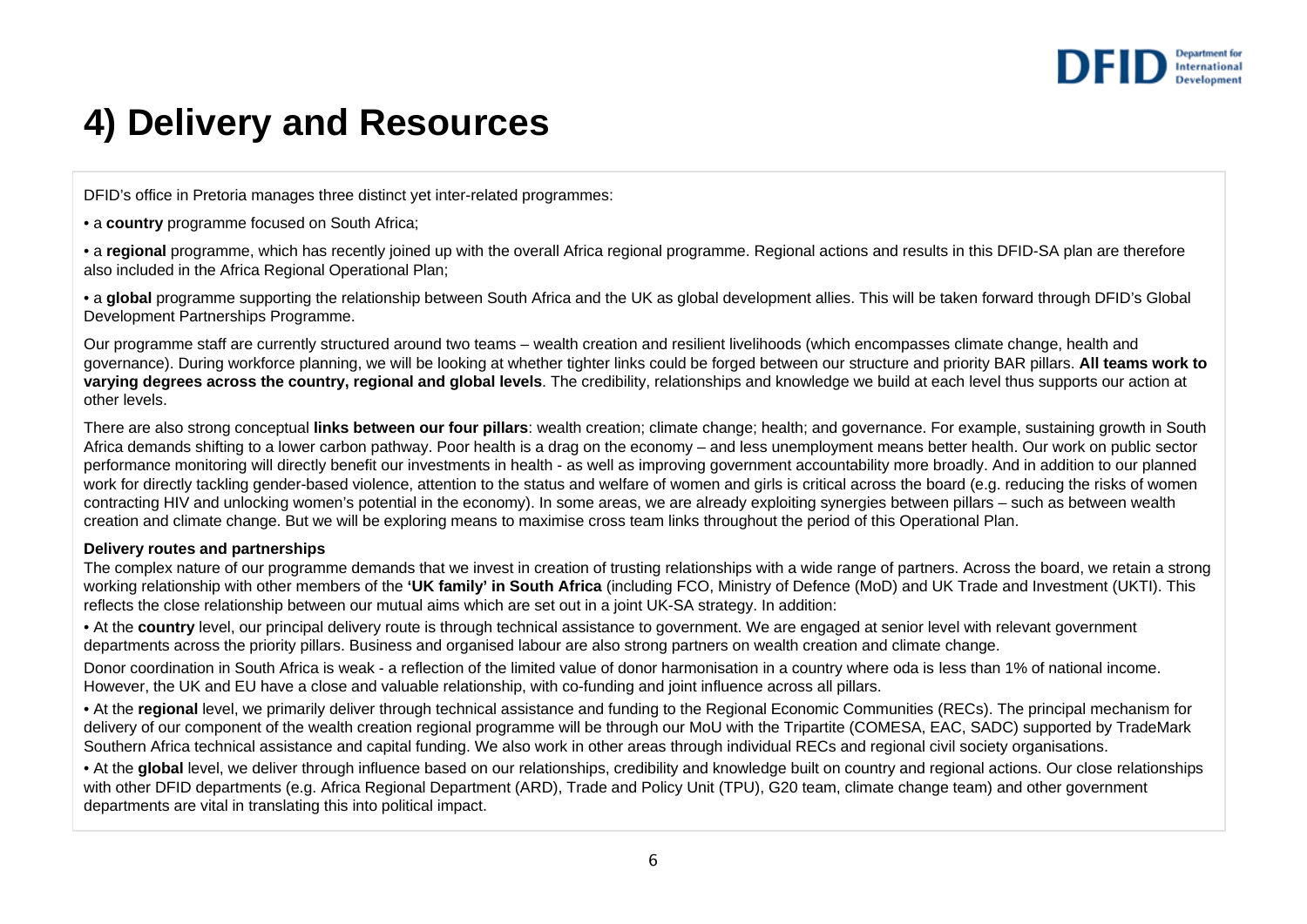

# **4) Delivery and Resources (continued)**

**Programme spend** - showing country and DFID-SA responsibility for regional programme spend (shaded)

| <b>Pillar</b>                                   | 2010/11           |                  | 2011/12           |                  | 2012/13           |                  | 2013/14           |                  | 2014/15           |                  | <b>TOTAL</b>      |                  |
|-------------------------------------------------|-------------------|------------------|-------------------|------------------|-------------------|------------------|-------------------|------------------|-------------------|------------------|-------------------|------------------|
|                                                 | Resource<br>£'000 | Capital<br>£'000 | Resource<br>£'000 | Capital<br>£'000 | Resource<br>£'000 | Capital<br>£'000 | Resource<br>£'000 | Capital<br>£'000 | Resource<br>£'000 | Capital<br>£'000 | Resource<br>£'000 | Capital<br>£'000 |
| <b>Wealth Creation</b><br>DFID SA spend         | 5,500             | 0                | 6,000             | 0                | 6,000             | 0                | 6,000             | $\mathbf 0$      | 6,000             | 0                | 24,000            | 0                |
| Regional                                        | 8,500             | 30,000           | 12,800            | $\mathbf{0}$     | 26,300            | 20,000           | 34,900            | 20,000           | 34,000            | 20,000           | 108,000           | 60,000           |
| Climate Change<br>DFID SA spend                 | 1,700             | 0                | 2,000             | 0                | 2,000             | 0                | 4,600             | $\mathbf 0$      | 4,600             | 0                | 13,200            | $\Omega$         |
| Regional                                        | 14,100            | $\mathbf{0}$     | 21,000            | $\mathbf 0$      | 38,600            | $\mathbf{0}$     | 52,400            | $\mathbf 0$      | 10,000            | $\mathbf 0$      | 123,000           | $\mathbf 0$      |
| Governance<br>DFID SA spend                     | 1,600             | 0                | 1,500             | 0                | 1,500             | 0                | 1,500             | $\mathbf 0$      | 1,500             | 0                | 6,000             | $\mathbf 0$      |
| Regional                                        | 3,200             | $\mathbf{0}$     | 1,500             | $\mathbf 0$      | 1,500             | $\mathbf{0}$     | 2,000             | $\mathbf 0$      | 1,000             | $\mathbf{0}$     | 6,000             | $\mathbf{0}$     |
| Education                                       |                   |                  |                   |                  |                   |                  |                   |                  |                   |                  |                   |                  |
| Reproductive,<br>Maternal and<br>Newborn Health | 8,000             | $\Omega$         | 9,500             | 0                | 9,500             | 0                | 6,900             | $\mathbf 0$      | 6,900             | $\mathbf 0$      | 32,800            | $\mathbf 0$      |
| Regional                                        | 15,200            | $\overline{0}$   | 3,300             | $\mathbf 0$      | 5,300             | $\mathbf{0}$     | 7,100             | $\mathbf 0$      | 4,500             | $\mathbf{0}$     | 20,200            | $\mathbf{0}$     |
| <b>Total (country)</b>                          | 16,800            | $\bf{0}$         | 19,000            | $\bf{0}$         | 19,000            | $\bf{0}$         | 19,000            | $\bf{0}$         | 19,000            | $\bf{0}$         | 76,000            | $\bf{0}$         |
| <b>Total (regional)</b>                         | 41,000            | 30,000           | 38,600            | $\bf{0}$         | 71,700            | 20,000           | 96,400            | 20,000           | 49,500            | 20,000           | 256,200           | 60,000           |

Figures for DFID-SA's portion of regional spend are included here for reference – but they will only be counted and scored against the Africa Regional budget and **plan.**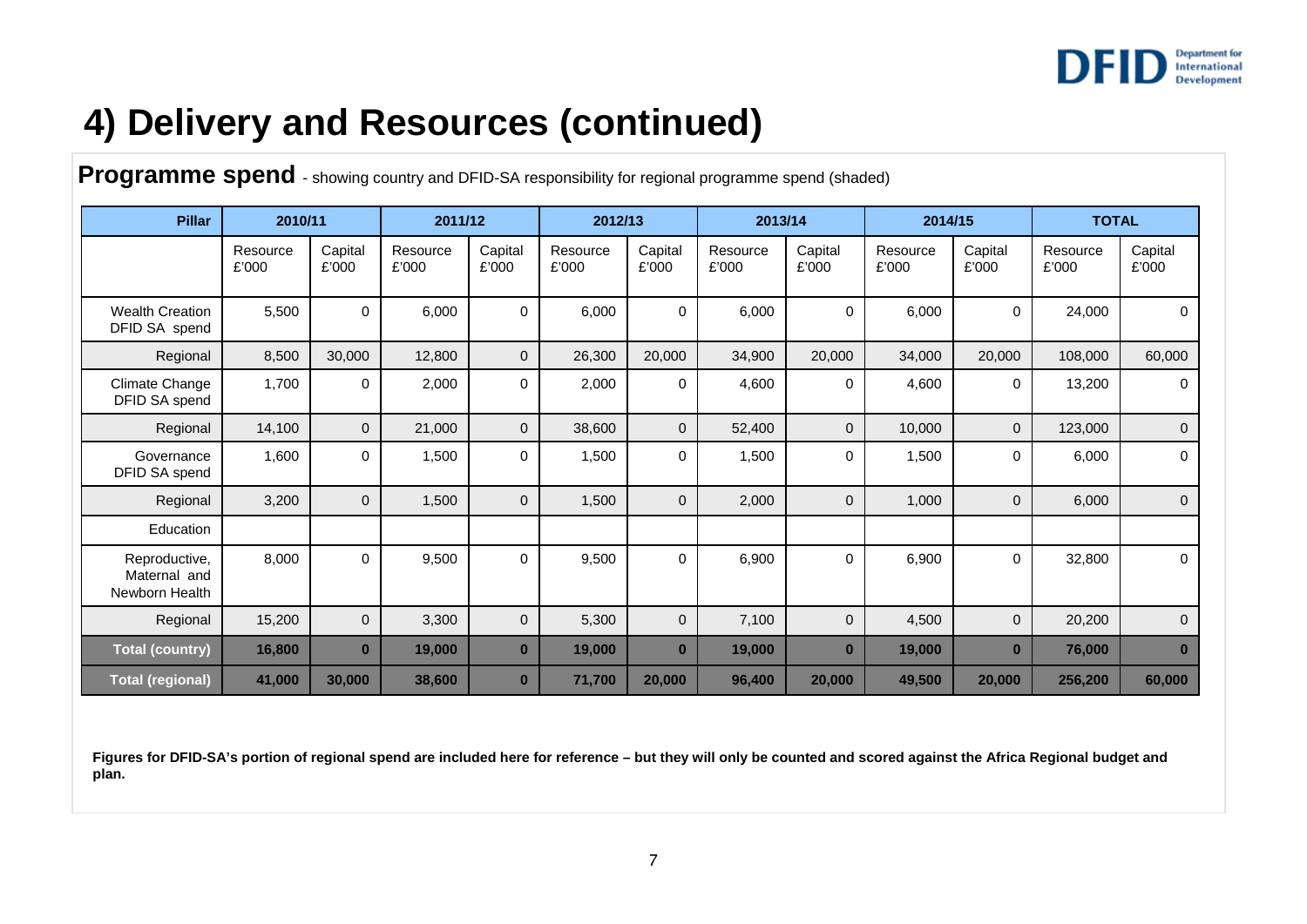

# **4) Delivery and Resources (continued)**

### **Operating costs**

|                                       | 2011/12   | 2012/13   | 2013/14    | 2014/15   | <b>Total</b> |
|---------------------------------------|-----------|-----------|------------|-----------|--------------|
|                                       | £ $(000)$ | £ $(000)$ | £ $(000)$  | £ $(000)$ | £ $(000)$    |
| Frontline staff costs -<br><b>PAY</b> | 1,638     | 1,708     | 1,708      | 1,708     | 6,762        |
| Frontline staff costs -<br>Non-PAY    | 1,207     | 1,265     | 1,384      | 1,508     | 5,364        |
| Administrative costs -<br><b>PAY</b>  | 330       | 280       | 280<br>280 |           | 1,170        |
| Administrative costs -<br>Non-PAY     | 75        | 92        | 62         | 34        | 263          |
| <b>Total</b>                          | 3,250     | 3,345     | 3,434      | 3,530     | 16,730       |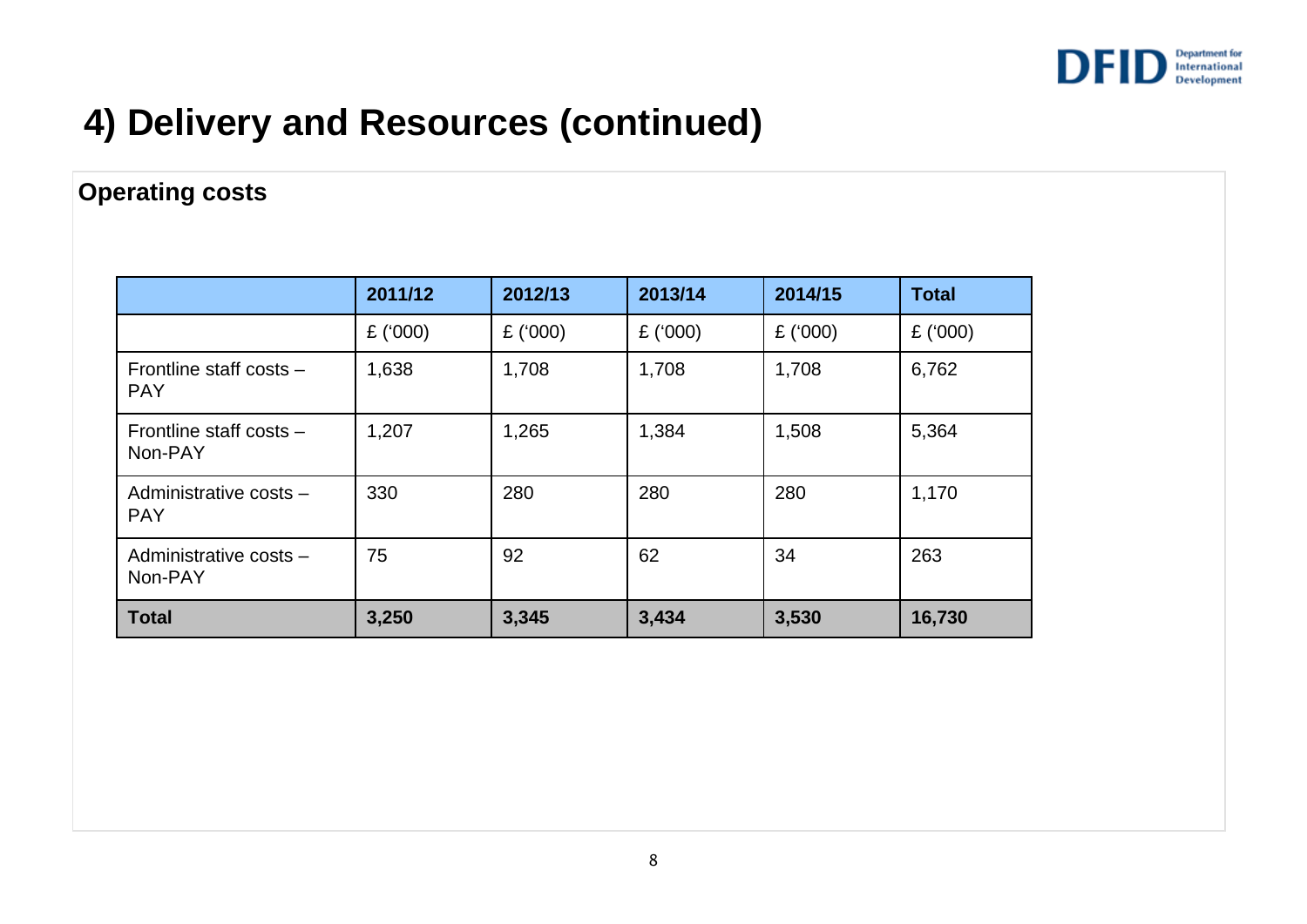

# **4) Delivery and Resources (continued)**

### **Efficiency savings**

| <b>Delivering Programme Efficiencies</b>         |                     |                                                                                                                                                                                                                      |                     |                  |                     |                                            |                     |                  |         |
|--------------------------------------------------|---------------------|----------------------------------------------------------------------------------------------------------------------------------------------------------------------------------------------------------------------|---------------------|------------------|---------------------|--------------------------------------------|---------------------|------------------|---------|
| Category<br><b>Details</b>                       |                     |                                                                                                                                                                                                                      |                     |                  |                     | Residual cost in<br>the SR period<br>£'000 |                     |                  |         |
| Strategic Reprioritisation                       |                     | Between April 2009 and March 2015, DFID-SA will have reduced its number of<br>programmes from 40 to 23. In April 2009, there were 18 programmes under £5m. Estimated<br>This number will be 2 or less by March 2015. |                     |                  |                     |                                            |                     |                  | £40,000 |
|                                                  |                     | We are closing country programmes in Angola and Lesotho during 2011/12.                                                                                                                                              |                     |                  |                     |                                            |                     |                  |         |
| Further examples of Programme efficiency         |                     | Significant Consolidation of Government Overseas exercise under consultation.                                                                                                                                        |                     |                  |                     |                                            |                     |                  | TBC     |
|                                                  |                     |                                                                                                                                                                                                                      |                     |                  |                     |                                            |                     |                  |         |
|                                                  |                     | 2011/12                                                                                                                                                                                                              | 2012/13             |                  | 2013/14             |                                            | 2014/15             |                  |         |
| <b>Administrative Cost</b><br>Savings Initiative | <b>PAY</b><br>£'000 | Non Pay<br>£'000                                                                                                                                                                                                     | <b>PAY</b><br>£'000 | Non Pay<br>£'000 | <b>PAY</b><br>£'000 | Non Pay<br>£'000                           | <b>PAY</b><br>£'000 | Non Pay<br>£'000 |         |
| <b>Reduction in Consultancy Payments</b>         |                     | 10 <sup>1</sup>                                                                                                                                                                                                      |                     |                  |                     |                                            |                     |                  |         |
| <b>Reduction in Travel</b>                       |                     |                                                                                                                                                                                                                      |                     |                  |                     |                                            |                     |                  |         |
| <b>Reduction in Training</b>                     |                     |                                                                                                                                                                                                                      |                     |                  |                     |                                            |                     |                  |         |
| Reduction in Estates and Property Costs          |                     | 22                                                                                                                                                                                                                   |                     |                  |                     | 30                                         |                     |                  |         |
| Reduction in costs as a result of Office Res     |                     | 23                                                                                                                                                                                                                   | 33                  |                  |                     |                                            |                     | 28               |         |
| <b>Other Reductions</b>                          |                     |                                                                                                                                                                                                                      |                     |                  |                     |                                            |                     |                  |         |
| <b>Total</b>                                     | 23                  | 42                                                                                                                                                                                                                   | 33                  |                  |                     | 30                                         | ΩI                  | 28               |         |

Reductions are forecast with a degree of certainty for 2012/13. Increase in pay is due to staff moving from programme funding to admin for a (new, temporary) 12 month post. Reductions in later years are assumed to come from Consolidation of Government Overseas but options are under consideration, savings cannot be confirmed.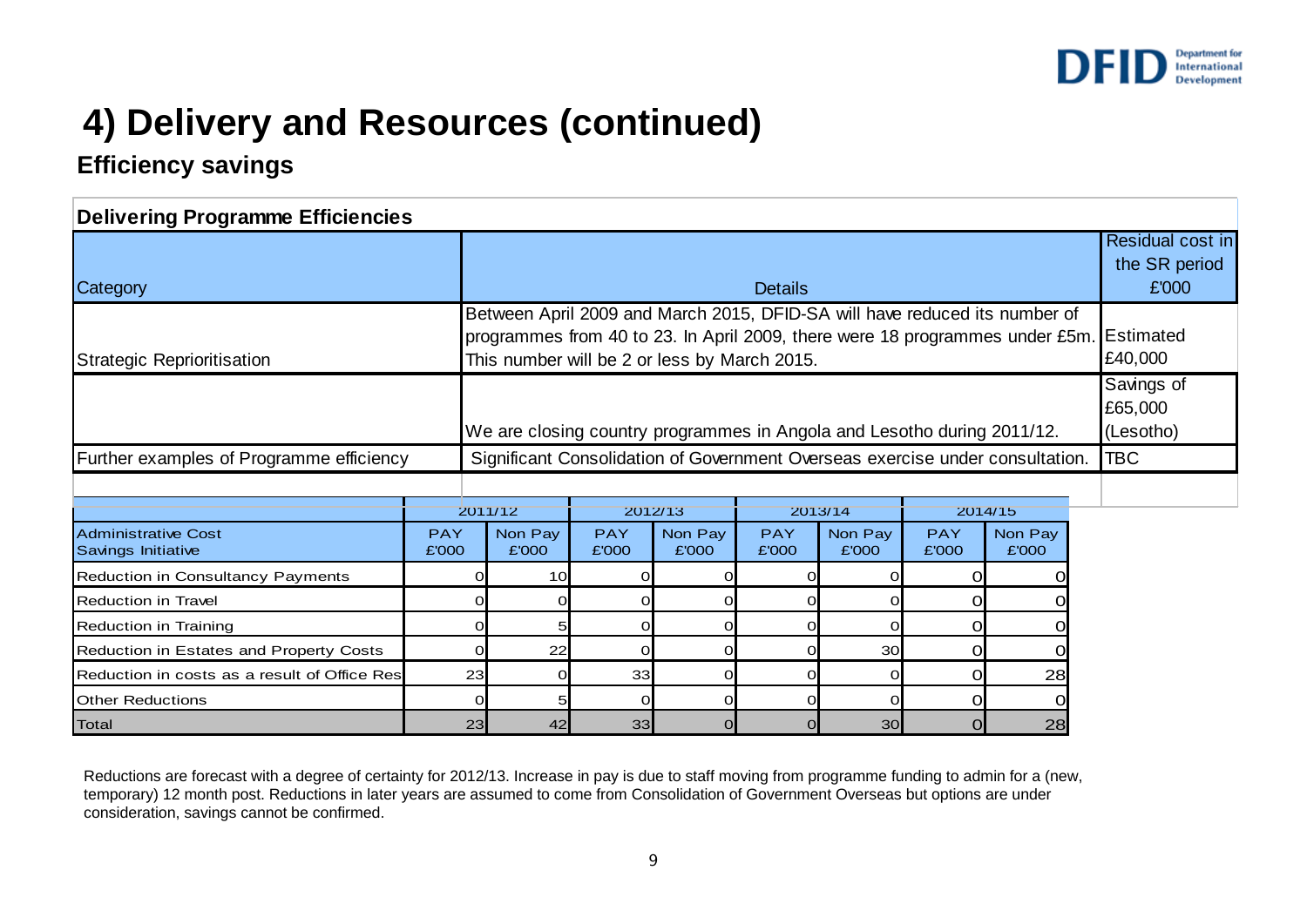

# **5) Delivering Value for Money (VfM)**

### **Challenges**

DFID-SA's complex and sometimes unpredictably political delivery channels pose manageable challenges in driving and measuring value for money:

- At country level, we target technical assistance and resources at government and other partners, to maximise the impact of their own expenditure. Delivery chains and attribution are therefore complex.
- At the regional level, we are one of many actors seeking to progress complex, slow-moving agendas. Once again, delivery chains and attribution are complex.
- At the global level, results are frequently unpredictable, driven by multiple political forces as well as the actions of DFID and direct partners.

DFID-SA Cabinet is leading on developing a value for money Strategy and Action Plan which will be completed by June 2011 and will be operated until 2015. Given the particular nature of our challenges, we will also invest in gathering lessons for dissemination to others. The strategy will include the following components:

#### **1. Improving DFID-SA's awareness, commitment and capacity on value for money**

- DFID-SA will focus on value for money as its office-wide learning goal through 2011-12, beginning by carrying out a Commercial Capability Review in March 2011. It will be vital to help DFID staff recognise that value for money is something we all have a responsibility to understand and improve.

- DFID-SA is also recruiting an additional economist in early 2011/12, who will focus on value for money amongst other issues. He/she will work with Cabinet to assess draft Business Case proposals, providing advice and quality control.

#### **2. Improving DFID-SA programme value for money**

- Based on training received, we will take a more commercial approach to procurement and management of contracts, both on programme and office issues.

- Head of Cabinet and Head of Office will scrutinise Business Cases to ensure value for money is given high profile and rigorously addressed.

- DFID-SA has Value for Money audits in progress on two of its major programmes. We will continue to use audits and other measures to build systematic value for money review into annual programme reviews to inform implementation and learn lessons for the future.

#### **3. Working with partners to raise awareness and commitment to value for money**

-We will encourage the government to develop its actions on value for money, building on existing work on public sector performance management.

- We will develop procedures and benchmarks to systematically assess the internal and programme efficiency of non-government partners – and encourage them to work with us to improve the value for money of joint interventions.

### **4. Scrutiny of operating costs to find efficiencies**

- We have already put significant effort into finding efficiencies in our operating costs and will continue to scrutinise our costs to find further savings.

- In the past year we have made initial moves to share more services with the British High Commission, such as security. We will continue to consider options for sharing more services, including potential relocation in the High Commission, over the next 12 months, which will generate significant savings for DFID.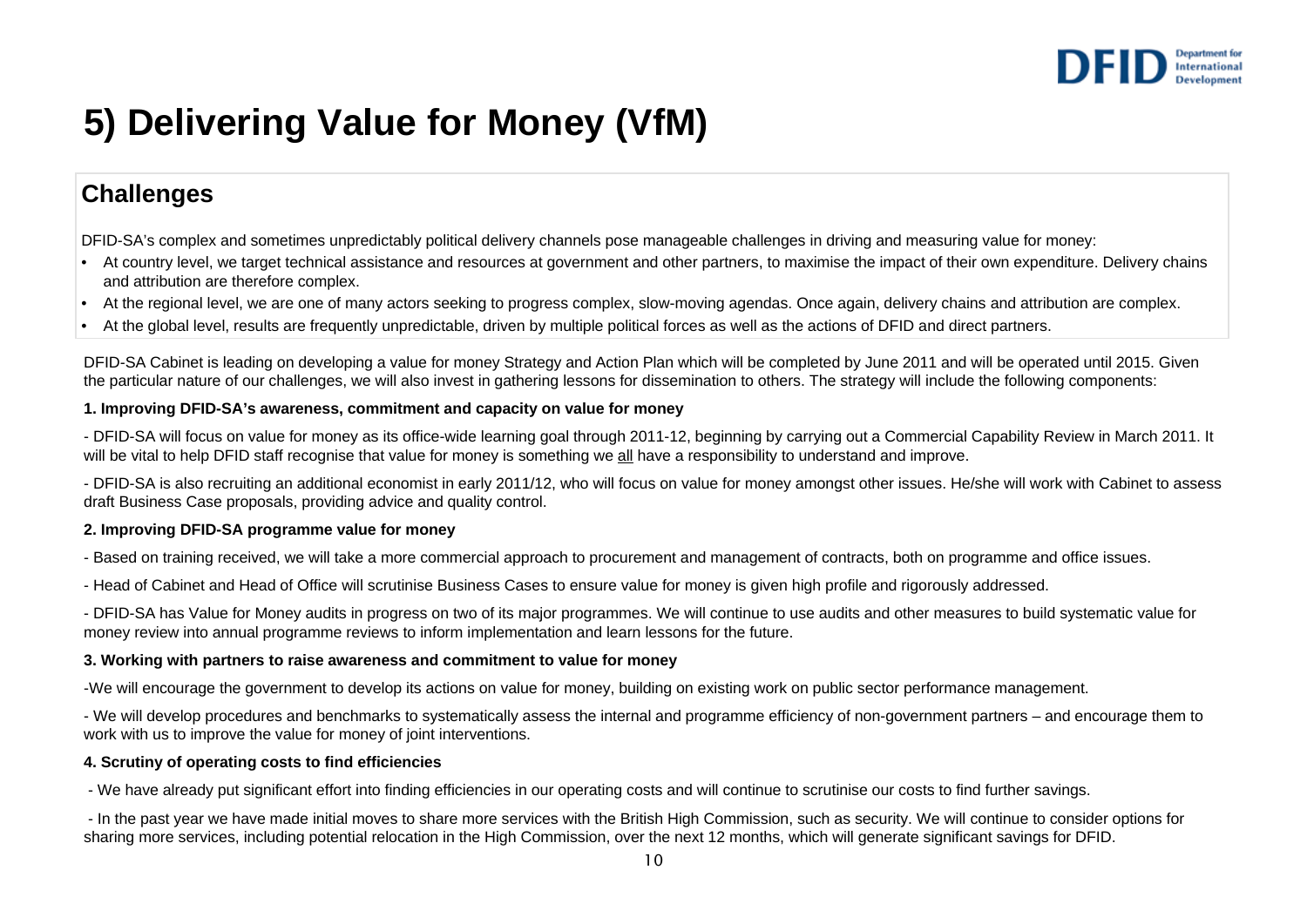

## **6) Monitoring and Evaluation**

### **Monitoring**

DFID-SA will carry out ongoing monitoring to assess progress against this Operational Plan and the Results Framework.

How: We will make sure all of our programmes have a monitoring framework, which will track progress for the programme against outputs. New and innovative programmes will have especially rigorous monitoring. At the same time, we will strengthen the capacity of the public sector performance monitoring system so that we and others can use it to measure higher level outcome indicators for the whole country.

**Who:** DFID staff will assess performance in relation to the overall Operational Plan and make sure that all programmes deliver the information required for monitoring the indicators in the results framework. We will work closely with partners, who will normally be responsible for the actual monitoring of progress in programmes.

**When:** Each programme will develop its own reporting timetable but at a minimum each programme will be monitored annually. Progress towards operational plan objectives will be reviewed every six months by the Leadership Group, which will take decisions where performance needs to improve.

What: Monitoring information will be used to influence the future direction of the programme and to reconsider approaches where necessary. At an operational plan level, the information will be used to determine areas of strong and weaker progress, so that remedial action can be taken where progress is slow.

### **Evaluation**

We will develop a detailed evaluation strategy in 2011 to establish how best to assess all our programmes as part of the Operational Plan, including how we might involve the recipients of UK aid directly.

We will ensure that all DFID-SA programme staff are adequately informed and understand the importance of good evaluation. During 2011/12, we will recruit a Results Adviser to help ensure that all programmes are evaluated to a high standard. DFID-SA's Communications Adviser will work closely with him/her to develop effective ways to communicate emerging results.

Many of our programmes have independent evaluations planned. As part of our overall evaluation strategy we will examine whether more programmes require independent evaluations. The approach will vary depending on the type of programme. High priority and innovative programmes such as TradeMark Southern Africa and our support to South Africa's health service reforms will receive special attention. We are in communication with Research and Evidence Division in developing these. DFID-SA will work with partners and support them to ensure evaluations are carefully planned, conducted and used.

### **Building capacity of partners**

Over the past year, the government has stepped up its commitment to public sector performance monitoring and accountability, with each department now working towards specific and measurable public targets. DFID-SA is already supporting this directly through our work within the Department of Health – and will continue to do so over the CSR period. We are also planning to support the Presidency's wider monitoring and evaluation efforts, with potential impact across the sectors.